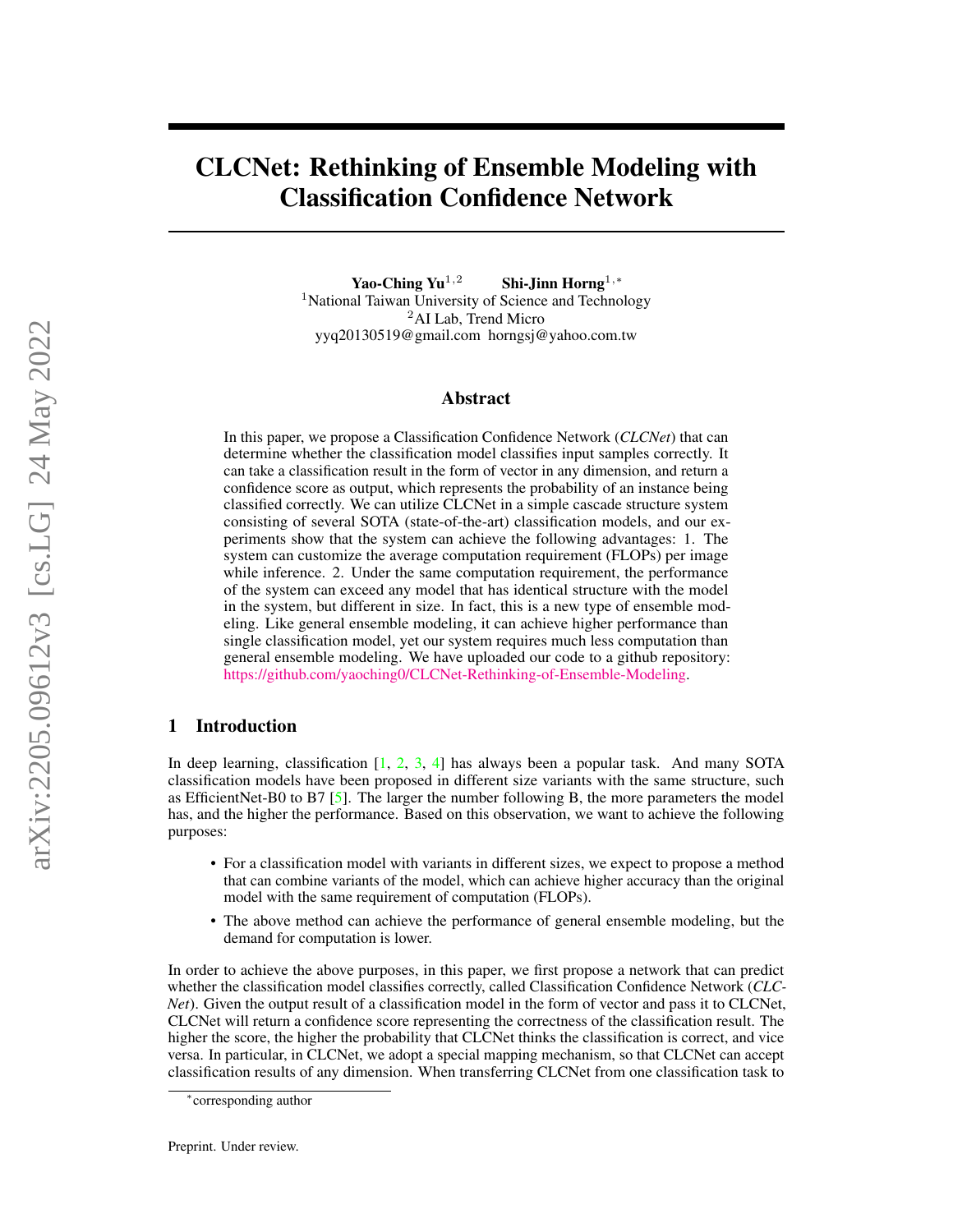<span id="page-1-0"></span>

Figure 1: The illustration of cascade structure system.

another classification task with a completely different number of categories, it can even be used immediately *without* retraining.

Then we can apply CLCNet in a simple cascade structure system, in which we stack two (or several) classification models as shown in Fig[.1.](#page-1-0) The model with fewer computations is called shallow model, and the model with more computations is called deep model. When inferring a sample through this system, it will first use the shallow model to classify and return its classification result to CLCNet to predict whether it is classified correctly. If CLCNet outputs a high confidence score, we will accept the classification result directly and won't perform subsequent steps. On the other hand, when CLCNet has insufficient confidence to the classification result of the shallow model, the input sample will proceed to be classified by the deep model,and the classification result of deep model will also be evaluated by CLCNet and output a confidence score. Finally, we compare the confidence scores predicted by CLCNet on classification results of both deep model and shallow model, and return the classification result with the higher confidence as output.

In fact, we can also directly use the highest probability of the classification result as the confidence score of the classification. For example, in the classification result of the five-class classification problem  $(0.6, 0.1, 0.1, 0.1, 0.1)$ , directly use 0.6 as the confidence score. However, it is not able to distinguish such a case. If there is another classification result  $(0.6, 0.39, 0.01, 0.0, 0.0)$ , it is obvious that the highest probability of these two classification results is 0.6, but the second highest probabilities are 0.1 and 0.39, respectively. Intuitively, the classification result with the second highest probability of 0.39 is more likely to be misclassified, so it should have a slightly lower confidence score. In order to be able to distinguish this situation and evaluate it better, we propose CLCNet, expecting it to make predictions based on the distribution of classification results.

We will evaluate this cascade structure system on the dataset ImageNet [\[6\]](#page-8-5), and the results will show that for the single models (such as shallow or deep model) in the system, the system can outperform them with the same amount of computation. Or achieve the same accuracy, while the system required less computation than that of single models. We will also show that the system can also reach the performance of general ensemble modeling, that is, to obtain higher accuracy than any single model in the system, but with less computation than general ensemble modeling.

# 2 Related work

ConfNet [\[7\]](#page-8-6) has tried to give a confidence for the classification result to represent whether the classification is correct. It directly adds a fully connected layer at the end of the classification model. When the classification model finishes classifying an input sample, the output of the classification model is sorted to remove the category information, and then input the sorted classification result to the fully connected layer with sigmoid activation function, the network will eventually return a value ranged from 0 to 1, which represents the confidence of this classification.

In particular, ConfNet is an end-to-end network, it will output a classification result and corresponding confidence at the same time. During training the ConfNet, it will use the Confidence Loss [\[7\]](#page-8-6) and this loss will be calculated based on both classification result and confidence score. Its purpose is to constrain network to give a lower confidence when cross-entropy loss of a classification output is larger, and vice versa.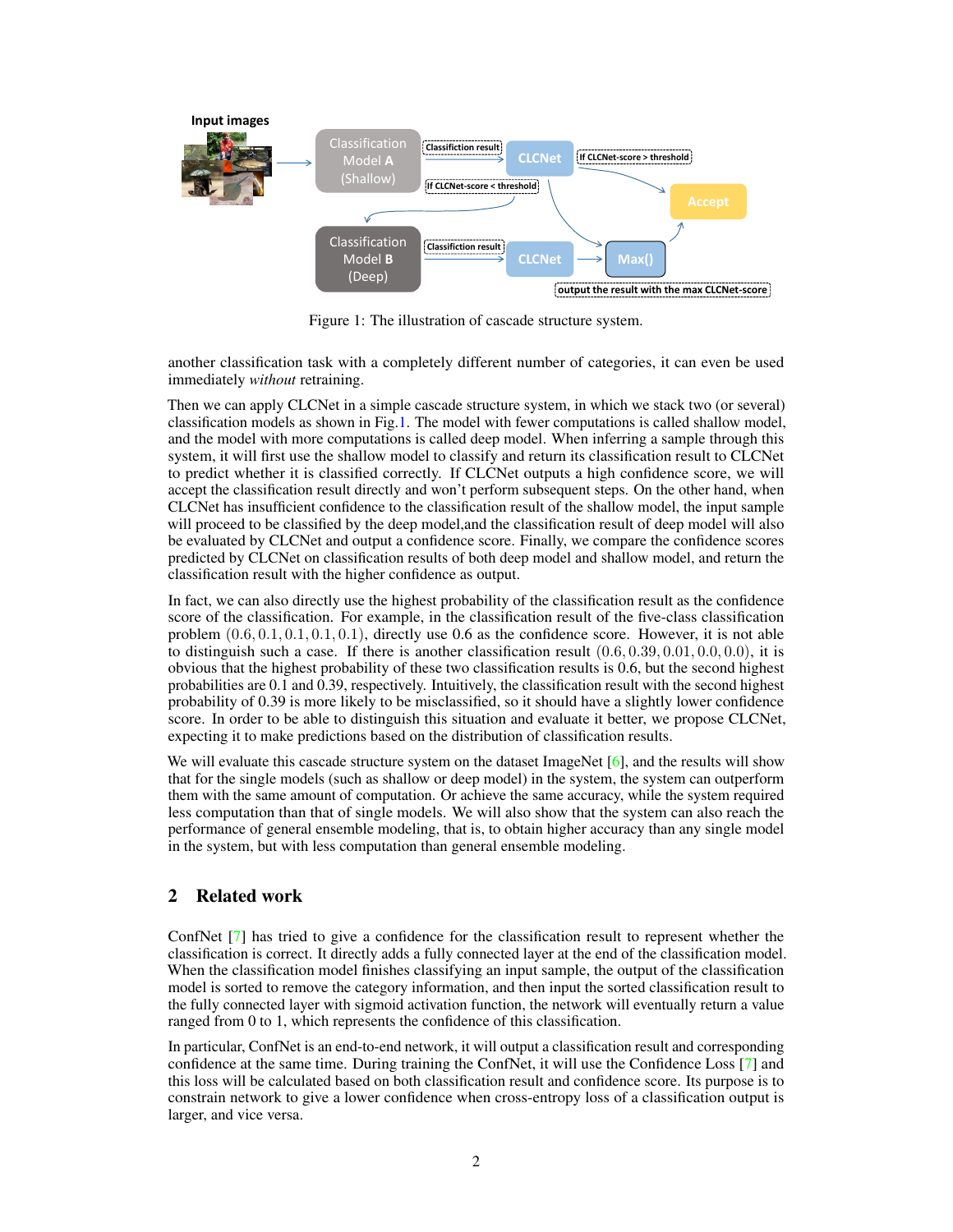This end-to-end model has a distinct disadvantage. Because the classification model and the subsequent fully connected layer are trained at the same time, when doing gradient descent, the previous classification model must consider not only to get correct classification, but also when the crossentropy loss is low, its classification output needs to "*look like*" to be a correct classification for the subsequent fully connected layer to recognize. In contrast, when the cross-entropy loss is high, the classification model must make its classification result "*look like*" a misclassification result, which may damage the performance of the classification model itself. Moreover, because the shape of the final fully connected layer is fixed and can only accept fixed-dimensional input, whenever the classification task changes, the entire classification model and the final fully connected layer need to be retrained.

The above problems incurred in ConfNet [\[7\]](#page-8-6) will not appear in CLCNet, CLCNet and the classification model are trained separately, so the performance of the classification model will not be damaged. And it adopts a special mapping mechanism, which can accept classification results of arbitrary dimension as input. The training set of CLCNet can contain the outputs of multiple different classification models to enhance its robustness. After CLCNet is trained, it can be used directly without fine-tuning when transferring to new tasks in the future, and good performance can still be achieved. Of course, fine-tuning CLCNet on new datasets may achieve better performance.

## 3 Proposed method

In this chapter, we first introduce network architecture and technical details of CLCNet. Then, we will describe the features of the cascade structure system.

#### 3.1 CLCNet (Classification Confidence Network)

When we get a classification result, we want to know whether the classification is correct. We will input the classification result to CLCNet which is shown on the left side of Fig[.2,](#page-3-0) and CLCNet will sort the classification results to remove its category information, in this way, it can focus on the numerical distribution of the classification result. Then proceed input the sorted results into our proposed Restricted Self-Attention module, the purpose of which is to map classification results of any dimension to the equivalent m-dimension vectors, where m is a hyperparameter. In other words, we want to "*simulate*" the equivalent distribution of the classification result in m-classification task. When the equivalent m-dimensional vector is obtained, we sort it again and give it to TabNet  $[8]$ , TabNet will return a confidence score for this mapping vector, representing the probability that the classification is correct.

The architecture of Restricted Self-Attention is shown on the right side of Fig[.2,](#page-3-0) its  $input^2 \in \{1, 2^{\infty}, m_i\}$  $input^2 \in \{1, 2^{\infty}, m_i\}$  $input^2 \in \{1, 2^{\infty}, m_i\}$  and its extent  $\in \mathbb{R}^m$ , m is a hyperperparter, we set it to 100 by default. It is a variant  $\{\bigcup_{i=1}^{\infty} \mathbb{R}^i\}$ , and its  $output \in \mathbb{R}^m$ , m is a hyperparameter, we set it to 100 by default. It is a variant of Self-Attention in Transformer [\[9\]](#page-8-8), so some parts of the inference process are the same. Given a classification result input as  $\boldsymbol{a} \in \mathbb{R}^n$ , which is  $(a^1, a^2, \dots, a^n)$ , first we use a learnable matrix  $W^q \in \mathbb{R}^{m \times 1}$  to get  $q^1 = W^q \cdot a^1$ . Next, multiply  $a^x$  with another learnable matrix  $W^k \in \mathbb{R}^{m \times 1}$ , where  $x \in \{1, 2, 3, \ldots, n\}$ , to get  $\mathbf{k}^{\boldsymbol{x}} = \mathbf{W}^{\boldsymbol{k}} \cdot a^{\hat{x}}$ .

Now, we define a rule-based matrix  $M_G \in \mathbb{R}^{m \times n}$ . Obviously, the matrix consists of  $n \ (m \times 1)$ dimensional column vectors, and we use  $C^x \in \mathbb{R}^{m \times 1}$  to represent one of the column vectors of the matrix, so  $M_G = [C^1, C^2, \dots, C^n]$ ,  $[\cdot, \cdot]$  means to concatenate the vectors horizontally. Further, the value in  $C^x$  satisfies the following equation:

<span id="page-2-1"></span>
$$
\boldsymbol{C}^{\boldsymbol{x}}(i) = \frac{\left(\frac{i}{m} - \frac{x-1}{n}\right)^2}{e^{2\sigma^2}}, i \in \{1, 2, 3, \dots, m\}
$$
 (1)

In fact,  $C^x(i)$  is a simplified version of the Gaussian probability density function, so each column vector  $C^x$  will be a Gaussian distribution, i represents the position in the  $C^x$ , n is the dimension of the input classification result,  $\frac{x-1}{n}$  is the mean value ( $\mu$ ) of the distribution, and the distribution corresponding to different x will have different mean value,  $\sigma$  is a hyperparameter that represents the standard deviation of the distribution, we set it to 0.01 by default, and we draw examples of  $C^1$ ,  $C^2$ , and  $C^3$  assuming n being set to 5 in Fig[.2.](#page-3-0) With Eq[.1](#page-2-1) we can compute all  $C^x$  and finally put them back together into a complete  $M_G$ .

<span id="page-2-0"></span> $2$ We denote vectors or matrices in bold.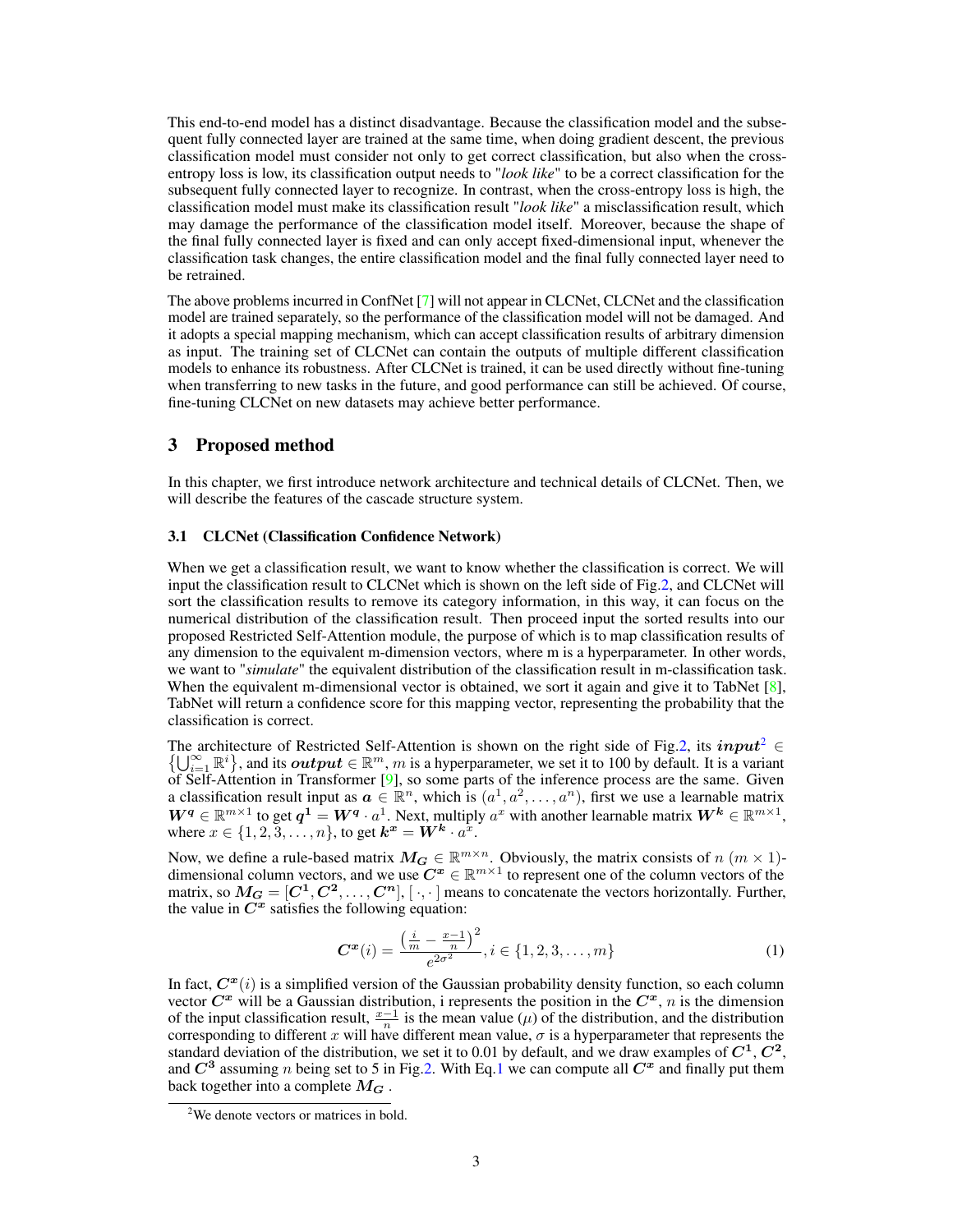<span id="page-3-0"></span>

Figure 2: The architecture of CLCNet (left) and the schematic of Restricted Self-Attention (right).

<span id="page-3-2"></span>

Figure 3: An example of mapping a 5-dimensional classification result to an equivalent 100 dimensional vector.

Next, we use the already obtained  $q^1, k^x$  and  $M_G$  for further inference process, we can use Eq[.2](#page-3-1) to obtain the final mapping vector output:

<span id="page-3-1"></span>
$$
output = M_G \cdot softmax\left(\left[k^1, k^2, \dots, k^n\right]^T \cdot q^1\right) \tag{2}
$$

As mentioned at the beginning,  $output \in \mathbb{R}^m$ . Finally, we show an example where 5-dimensional classification result is mapped to a 100-dimensional vector in Fig[.3.](#page-3-2)

After mapping, we get an m-dimensional vector, and we will continue to input it to TabNet  $[8]$  to get confidence score. The structure of TabNet is shown in Fig[.4.](#page-4-0) TabNet takes many steps which consist of the same structure while inference. Given a set of input features (classification result), when starting a step, a mask will be generated by the Attentive transformer  $\lceil 8 \rceil$  (see Fig[.4\)](#page-4-0). The mask indicates which features will be selected in this step. Next, continue to input the features selected by the mask into the Feature Transformer  $[8]$  (see Fig[.4\)](#page-4-0), and its output will be split into two parts, the first part is responsible for determining the confidence score, and the second part is inputted to the Attentive transformer to determine the mask shape of the next step. When all steps are executed, the first part of Feature transformers' output in each step is summed up, and after a fully connected layer, the final confidence score can be obtained.

It should be noted that we have modified the original TabNet by adding a Self-Attention [\[9\]](#page-8-8) module shared across different steps before the first layer FC of the Feature transformer, which can alleviate the instability caused by the sparsity of the input features of the Feature transformer. The sparsity is cause by the last layer of the Attentive transformer that determines the mask, which uses Sparsemax [\[10\]](#page-8-9) as activation function, therefore tends to output a sparse mask.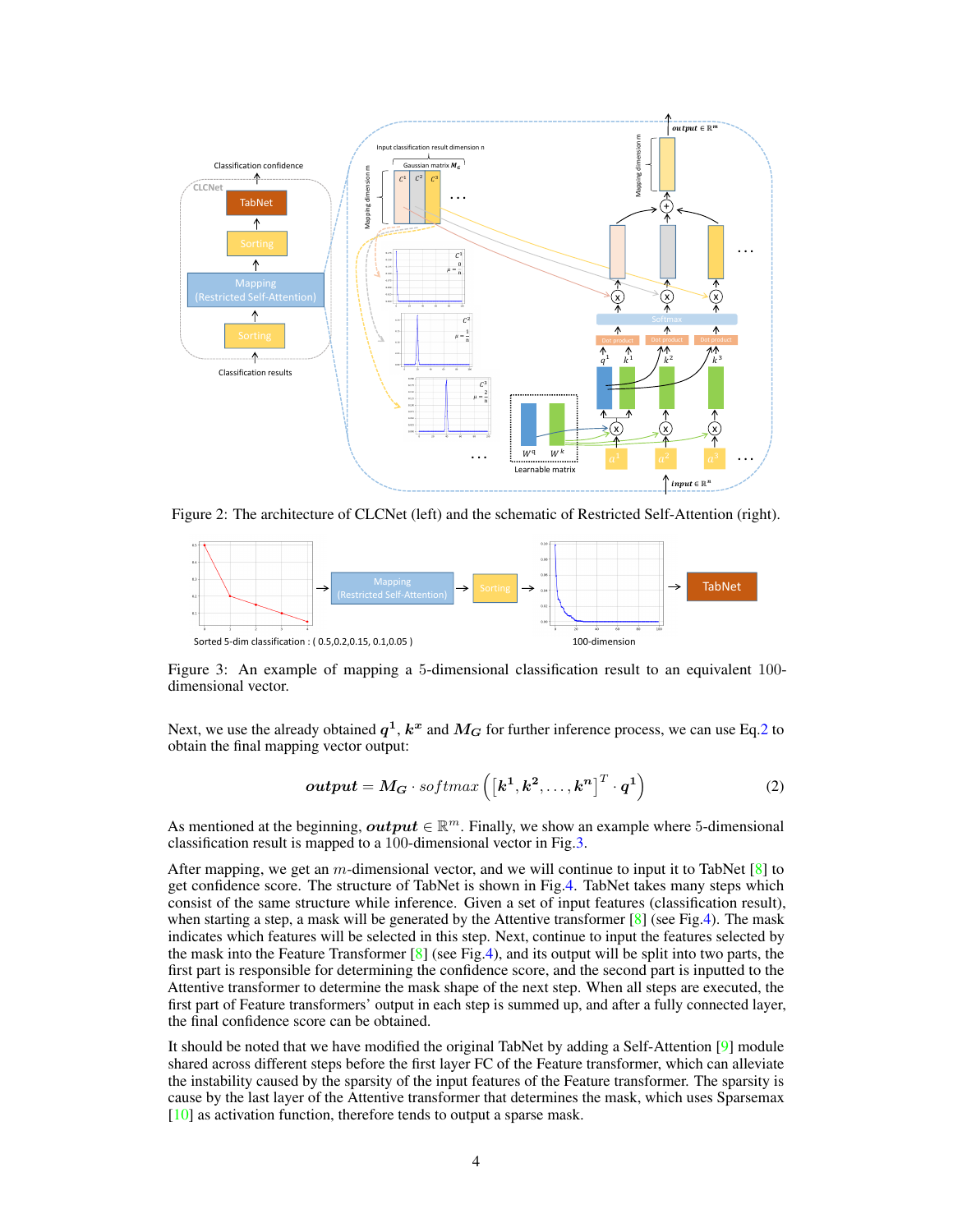<span id="page-4-0"></span>

Figure 4: Architecture of TabNet.

#### 3.2 Cascade structure system

We can use CLCNet in a simple cascade structure system, in which we stack two (or several) classification models, as shown in Fig[.1.](#page-1-0) The model with fewer computations is called shallow model. The system will use it to classify first, and then input the classification result to CLCNet to predict whether it is classified correctly. If the confidence score output by CLCNet is higher than threshold, then we will directly accept the classification result and will not continue to the next steps, the threshold is a hyperparameter. The model with higher computation cost will be called deep model. When CLCNet's confidence to the shallow model's classification result is less than the threshold, the input sample will continue to be classified by the deep model, and the classification result will be also input to CLCNet for evaluation and give another confidence score. Finally, we compare the confidence scores of two models' classification results, and accept the result with the higher confidence.

Obviously, the higher the threshold we set, the more samples will be further handled by the deep model for classification, and the average FLOPs per sample of the system will be higher, but the accuracy will also be improved. By adjusting the threshold value, we can customize the accuracy or average FLOPs of the system.

It should be noted that the upper limit of the accuracy of the system is *not* the accuracy of the deep model. We use A to represent the entire testing set, assuming that  $S^C$ is a subset of samples classified correctly by the shallow model, where  $S^C \subseteq A$ . Likewise, suppose  $D^C$  is the subset of samples correctly classified by the deep model, where  $D^C \subseteq A$ , we show their relationship in Fig[.5.](#page-4-1) It can be seen that although  $S^C$  and  $D^C$  mostly overlap, but  $S^C \nsubseteq D^C$ , this means that there are still a small number of samples that the shallow model classifies correctly, but the deep model classifies incorrectly, that is, the green area

<span id="page-4-1"></span>

Figure 5: Diagram of the relationship of the samples in the dataset.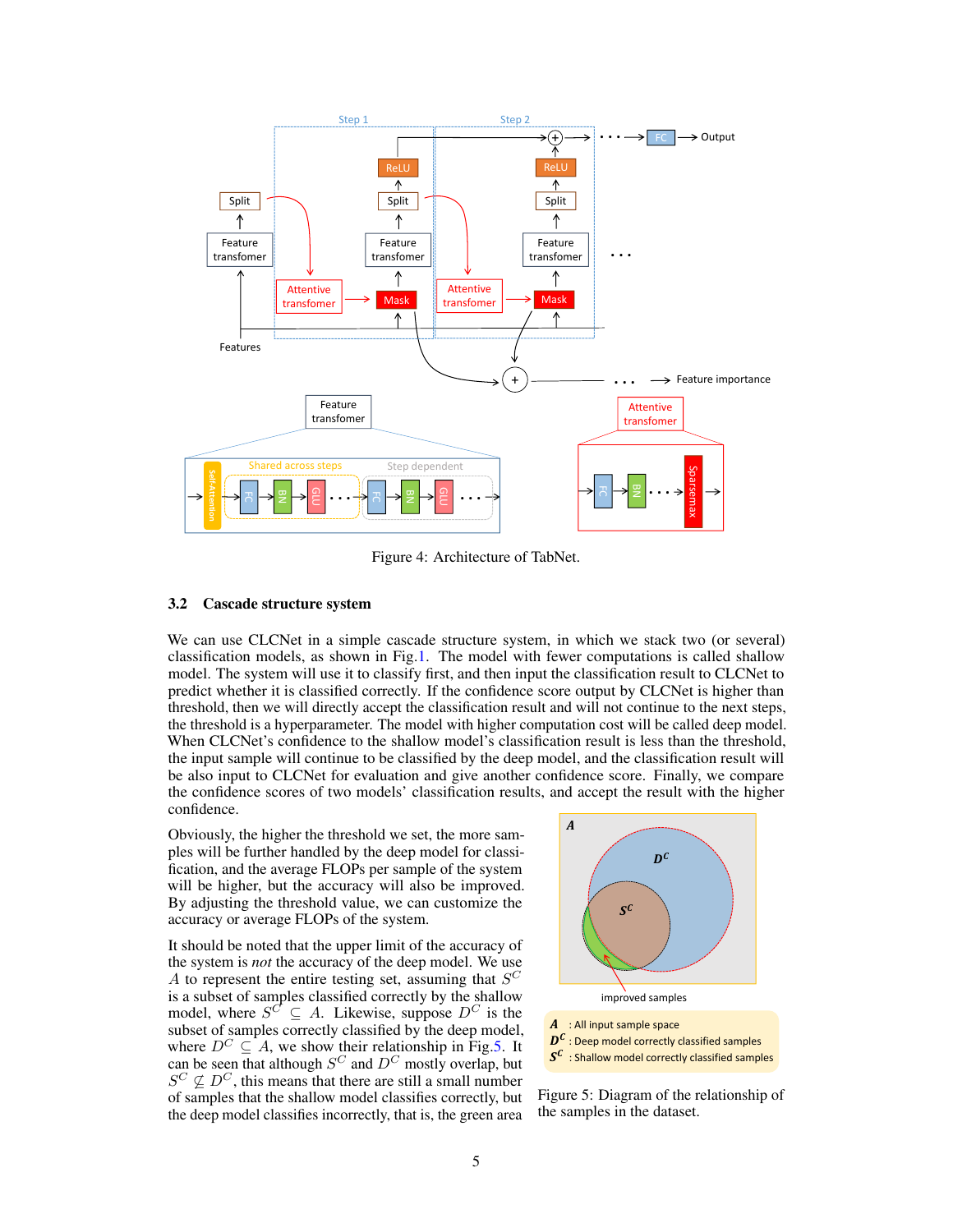in Fig[.5.](#page-4-1) In an ideal situation, CLCNet can correctly find that these samples have been classified correctly in the shallow model, and will not continue to input to the deep model for classification, or CLCNet gives these correct shallow model classification results higher confidence scores than incorrect deep model classification results, thus preventing these samples from being misclassified by the system. Therefore, the accuracy upper limit of the system will be greater than the accuracy of the deep model.

# 4 Experiments

## 4.1 Training and evaluation

We first select many SOTA classification models that have been pre-trained on ImageNet-1k [\[6\]](#page-8-5), and then we combined these classification models in pairs and used them in the cascade structure system as shallow model and deep model for testing.

For the training step of CLCNet, in order to test the robustness of CLCNet, we only use EfficientNet-B4 [\[5\]](#page-8-4) to classify 50,000 images in the ImagNet-1k validation set, and use the classification results as the dataset of CLCNet. If EfficientNet-B4 classifies a image correctly, the label corresponding to the classification result is 1. Otherwise, the label is 0. So the size of the dataset is also 50,000, and each sample is a 1000-dimensional vector. For fairness, we use 5-fold cross-validation to train CLCNet and evaluate the cascade structure system. Different from regular cross-validation, at each fold, we divide the dataset into two parts of 40,000 samples and 10,000 samples, the training and validation sets of CLCNet are only provided by the part of 40,000 samples.

We use common and simple training methods, including using standard regression loss function (mean squared error) and Adam [\[11\]](#page-8-10) (learning rate of 0.002) as the optimizer, and train until convergence. When we have completed the training of CLCNet in these 40,000 samples, we will use this CLCNet in the cascade structure system and evaluate the classification accuracy of the system in another 10,000 samples. After repeating five folds, we can get the average accuracy of the cascade structure system on all 50,000 samples of the ImageNet-1k validation set.

### 4.2 Comparison with models of the same structure of different sizes

We first choose the classic EfficientNet [\[5\]](#page-8-4) series variants for testing. We use EfficientNet-B0/B4 as the shallow model of the cascade structure system and EfficientNet-B4/B7 as the deep model. For brevity, we will use CLCNet to denote the cascade structure system using CLCNet in following texts (If it represents the original CLCNet, it will be marked with (Fig[.2\)](#page-3-0).). By searching the threshold in Fig[.1,](#page-1-0) we can get the average FLOPs or Top-1 accuracy of the specified value on the dataset. In Tab[.1](#page-6-0) we compare CLCNet and EfficientNet variants of different sizes under the same FLOPs or the same Top-1 accuracy on ImageNet-1k. Besides, we also draw the comparison in Fig[.6\(a\).](#page-7-0)

Obviously, for intermediate size variants of EfficientNet, we found that under the same FLOPs, CLCNet has higher accuracy, and under the same accuracy, CLCNet only needs lower FLOPs. Further, at the bottom of Tab[.1,](#page-6-0) the highest accuracy of CLCNet even slightly exceeds that of the deep model B7, and only half of its average FLOPs is required, which is also consistent with Fig[.5.](#page-4-1)

Next, we want to test the robustness of CLCNet. We directly combine the CLCNet (Fig[.2\)](#page-3-0) trained by the dataset generated by EfficientNet-B4 with the VOLO-D1/D5 [\[1\]](#page-8-0) *without* retraining CLCNet (Fig[.2\)](#page-3-0), and also compare the system with VOLO variants of different sizes. The results are listed in Tab[.2,](#page-6-1) and Fig. $6(b)$  also draws their comparison. The results show that although CLCNet does not exceed the accuracy of the deep model, it still achieves better performance compared to the intermediate size variants of VOLO.

It should be noted that the FLOPs of our proposed CLCNet (Fig[.2\)](#page-3-0) is *2.7M*, which is almost negligible with the *Bilion* level of the compared classification models.

### 4.3 Comparison with general ensemble modeling

In addition to using different size variants of a model, we can also use models with completely different structures to put into CLCNet for testing, and we will compare with the general ensemble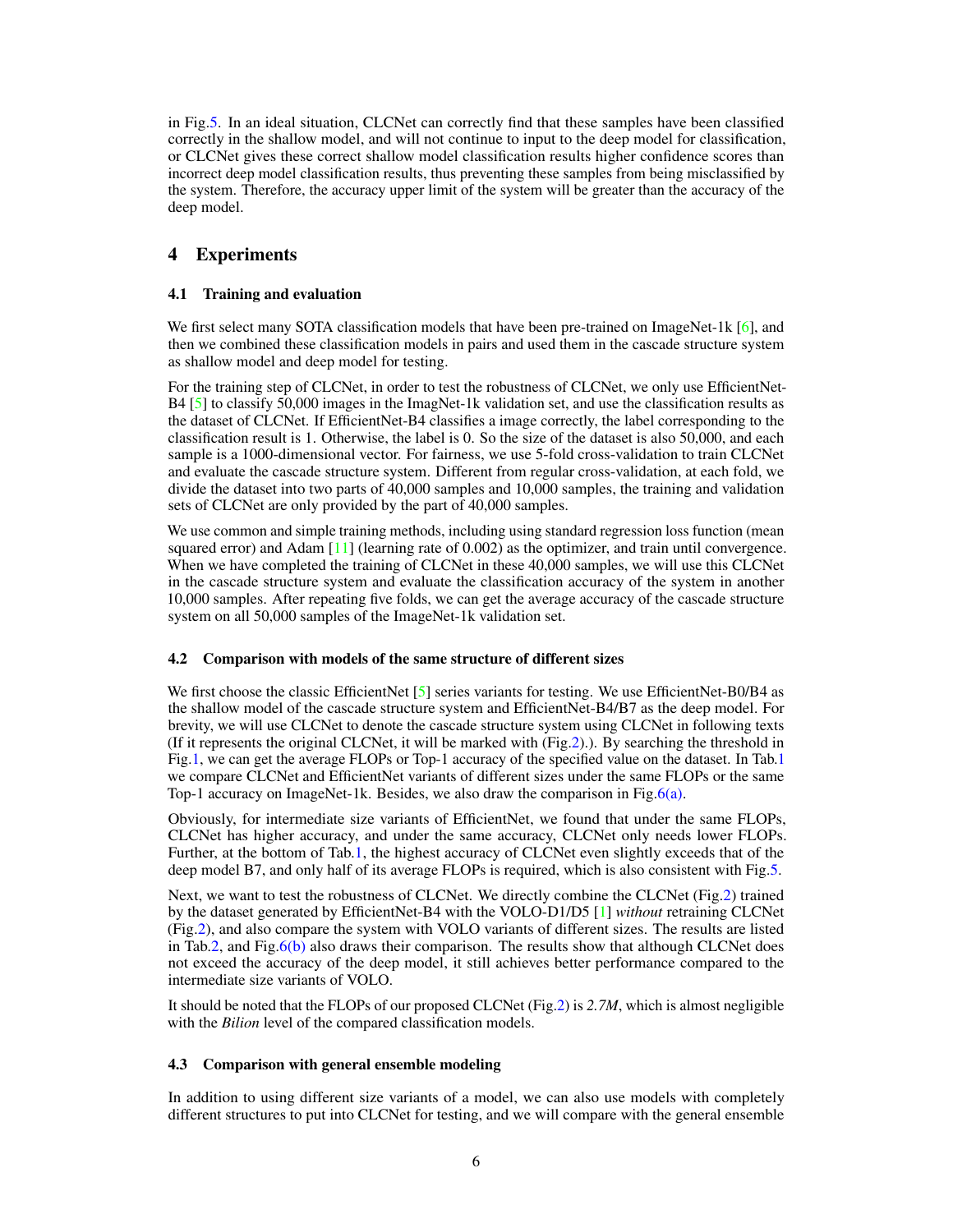| Model               | Top-1 Acc. | Threshold | FLOPs per image |
|---------------------|------------|-----------|-----------------|
| EfficientNet-B0     | 75.40%     | ##        | 0.39B           |
| EfficientNet-B1     | 77.64%     | ##        | 0.70B           |
| $CLCNet(S:B0+D:B4)$ | $77.74\%$  | 0.19      | 0.74B           |
| EfficientNet-B2     | 78.73%     | ##        | 1.0B            |
| $CLCNet(S:B0+D:B4)$ | 79.06%     | 0.27      | 0.996B          |
| $CLCNet(S:B0+D:B4)$ | 78.71%     | 0.25      | 0.933B          |
| EfficientNet-B3     | 80.52%     | ##        | 1.8B            |
| $CLCNet(S:B0+D:B4)$ | 81.19%     | 0.43      | 1.77B           |
| $CLCNet(S:B0+D:B4)$ | 80.50%     | 0.39      | 1.42B           |
| EfficientNet-B4     | 82.00%     | ##        | 4.2B            |
| $CLCNet(S:B4+D:B7)$ | 82.02%     | 0.05      | 4.27B           |
| EfficientNet-B5     | 82.72%     | ##        | 9.9B            |
| CLCNet (S:B4+D:B7)  | 83.59%     | 0.45      | 9.94B           |
| $CLCNet(S:B4+D:B7)$ | $82.75\%$  | 0.27      | 6.1B            |
| EfficientNet-B6     | 83.30%     | ##        | 19B             |
| $CLCNet(S:B4+D:B7)$ | 83.88%     | 0.83      | 18.58B          |
| $CLCNet(S:B4+D:B7)$ | 83.42%     | 0.39      | 8.95B           |
| EfficientNet-B7     | 83.80%     | ##        | 37B             |
| $CLCNet(S:B4+D:B7)$ | 83.88%     | 0.83      | 18.58B          |

<span id="page-6-0"></span>Table 1: Comparison of CLCNet and EfficientNet on ImageNet-1k. Bold indicates the value of the metric is close to EfficientNet variant, S and D stand for shallow model and deep model respectively, and we use CLCNet to denote the cascade structure system using CLCNet.

<span id="page-6-1"></span>Table 2: Comparison of CLCNet and VOLO on ImageNet-1k. Bold indicates the value of the metric is close to VOLO variant, S and D stand for shallow model and deep model respectively.

| Model               | Top-1 Acc. | Threshold | FLOPs per image    |
|---------------------|------------|-----------|--------------------|
| VOLO-D1             | 83.66%     | ##        | 6.8 <sub>B</sub>   |
| $CLCNet(S:D1+D:D5)$ | 83.69%     | 0.15      | 6.89B              |
| VOLO-D <sub>2</sub> | 84.34%     | ##        | 14.1B              |
| $CLCNet(S:D1+D:D5)$ | 84.75%     | 0.47      | 13.53B             |
| $CLCNet(S:D1+D:D5)$ | 84.31%     | 0.39      | 10.28B             |
| VOLO-D <sub>3</sub> | 84.81%     | ##        | 20.6B              |
| $CLCNet(S:D1+D:D5)$ | 85.126\%   | 0.71      | 20.14B             |
| $CLCNet(S:D1+D:D5)$ | 84.87%     | 0.51      | 14.64B             |
| VOLO-D4             | 85.01%     | ##        | 43.8B              |
| $CLCNet(S:D1+D:D5)$ | 85.27%     | 0.94      | 41.21 <sub>B</sub> |
| $CLCNet(S:D1+D:D5)$ | 85.06%     | 0.63      | 18.30B             |
| VOLO-D5             | 85.43%     | ##        | 69.0B              |
| $CLCNet(S:D1+D:D5)$ | 85.28%     | 0.95      | 47.43B             |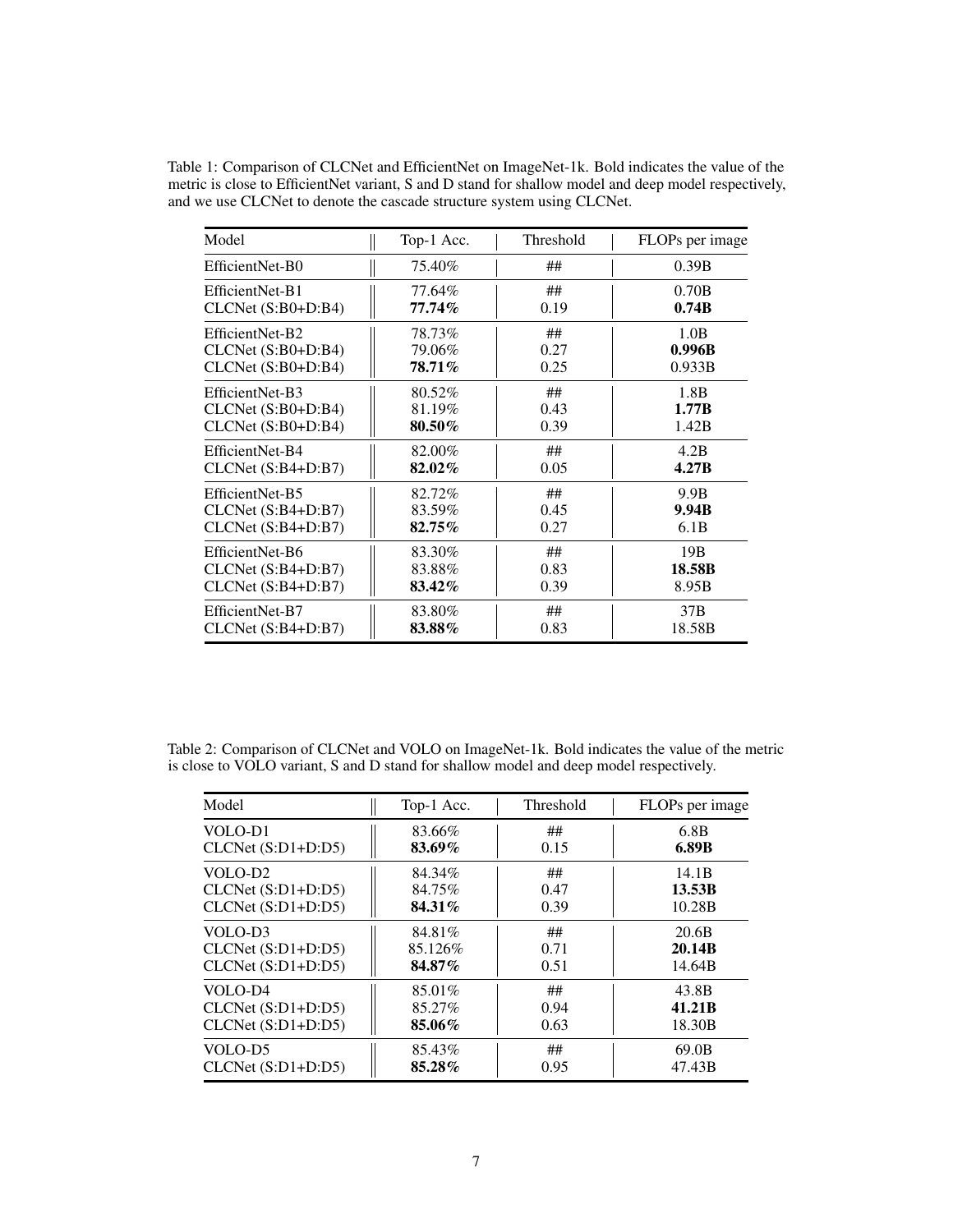<span id="page-7-0"></span>

Figure 6: Comparison of CLCNet and EfficientNet/VOLO on ImageNet-1K. The red and blue curves are obtained by setting FLOPs and accuracy as coordinates, and connecting those coordinates that CLCNet gets under different thresholds, S and D stand for shallow model and deep model.

<span id="page-7-1"></span>Table 3: Comparison of CLCNet and general ensemble modeling (GEM) on ImageNet-1k. Bold indicates fewer computations or higher accuracy. Metrics for the same model may be inconsistent with other tables due to different training methods or input image sizes.

| Model                                | Top-1 Acc. | Threshold | FLOPs per image |
|--------------------------------------|------------|-----------|-----------------|
| EfficientNet-B7 (Noisy Student) [13] | 85.60%     | ##        | 37 <sub>B</sub> |
| ViT-B/16 $[12]$                      | 85.22%     | ##        | 33.03B          |
| ConvNeXt-L $[2]$                     | 85.04%     | ##        | 34.4B           |
| VOLO-D3 $[1]$                        | 85.71%     | ##        | 67.9B           |
| CLCNet (S:ViT+D:EffNet-B7)           | 86.42%     | 0.51      | 40.75B          |
| ViT+EffNet-B7 (GEM)                  | 86.55%     | ##        | 70.03B          |
| CLCNet (S:ConvNeXt-L+D:EffNet-B7)    | 86.39%     | 0.83      | 46.12B          |
| ConvNeXt-L+EffNet-B7 (GEM)           | 86.42%     | ##        | 71.4B           |
| CLCNet (S:ViT+D:VOLO-D3)             | 86.28%     | 0.75      | 56.55B          |
| ViT+VOLO-D3 (GEM)                    | 86.44%     | ##        | 100.93B         |
| CLCNet (S:ViT+D:ConvNeXt-L)          | 86.00%     | 0.75      | 44.95B          |
| ViT+ConvNeXt-L (GEM)                 | 86.18%     | ##        | 67.43B          |

modeling. In order to stimulate the real usage scenarios of general ensemble modeling, we try to select SOTA classification models with similar accuracy and large structural differences.

We compare the performance of single models, CLCNet and general ensemble modeling on ImageNet-1k in Tab[.3.](#page-7-1) The general ensemble modeling means that two models infer an input sample at the same time, and add the outputs of the two models as the output result. For CLCNet, we used multiple pairwise model combinations. For example, we first used the base variant of Vision Transfomer (ViT-B/16) [\[12\]](#page-8-12) as the shallow model and the EfficientNet-B7 trained by Noisy Student [\[13\]](#page-8-11) as the deep model, because B7 has higher FLOPs. In addition to the above two models, we also used other model combinations and have been listed in Tab[.3.](#page-7-1)

We found that CLCNet can achieve competitive performance to general ensemble modeling, surpassing the accuracy of the single models, but only using much less average FLOPs than general ensemble modeling.